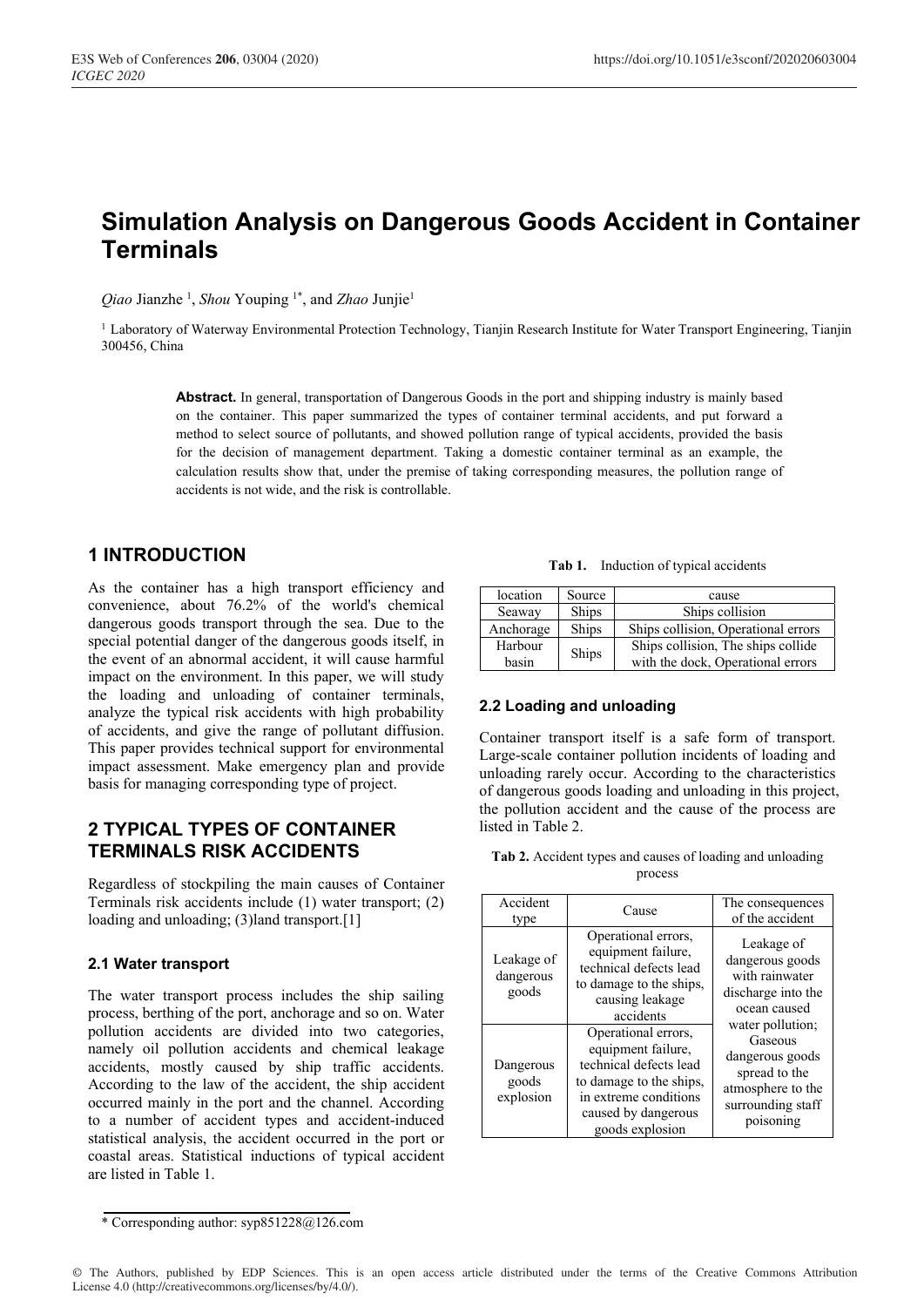#### **2.3 Land transport**

When vehicle is running, due to drivers, traffic conditions, climate and other reasons may occur collision. [2]Bad weather conditions, fire, fatigue driving, drunk driving are the main reason (Table 3).

**Tab 3.** Reference for typical transport accident

| Accident<br>type | Cause                                                            |
|------------------|------------------------------------------------------------------|
| Collision        | Bad weather conditions, fire, fatigue driving,<br>drunk driving  |
| Leakage          | Traffic accident, collision, packaging damage,<br>overflow spill |

The most harmful effect of the transport of dangerous goods is highly toxic and polluting substances spilled into the surface waters because the hazardous substances in the event of leakage into the waters will cause water pollution, which has harmful environmental impact and damage. In the event of such an accident, the relevant management must give high priority. But these dangerous goods are sealed barrels of transport, so there is little chance of leakage. During the operation period, there is a certain risk of transportation accident. Large container vehicles contain dangerous goods when they contain dangerous goods. [3]

## **3 SELECTION OF SPECIES AND SOURCE**

#### **3.1 Leakage into the sea**

#### *3.1.1 Selection of goods species*

The main principles of screening for incoming chemicals are the selection of the largest volume of goods and the most serious impact on seawater quality. The goods species are selected according to the region similar projects, from the the proportion of transport. The most serious impact on the quality of seawater is based on all the goods in the seawater quality indicators of the most stringent to determine. The selection of the species should fit the corresponding water quality standards.

#### *3.1.2 Selection of source*

With the container terminal loading and unloading operations become more specialized and standardized, the whole container fall into the sea, the box of small packaging units at the same time leakage, resulting in a transiently high source, the probability of such a situation is very low; there is no guidance for the emergency state. This paper suggests considering small package leaks as a source of risk prediction.

#### **3.2 Leakage into the air**

Gaseous material screening mainly refers to the following types of parameters:

IDLH: Immediately Dangerous to Life or Health Concentration,

MAC: Maximum Allowable Concentration,

PC-STEL: Permissible Concentration-Short Term Exposure Limit,

PC-TWA: Permissible Concentration-Time Weighted Average.

Among the above four types of parameters, IDLH, MAC, PC-STEL indicate the short-term harm to the human body, more suitable for the risk prediction. Through the data comparison, we found IDLH use immediately threatens of life as a reference standard, so the value is higher. This paper recommends using MAC, PC-STEL value as a standard. [4]

## **4 PREDICTION AND ANALYSIS OF DANGEROUS GOODS LEAKAGE IN TERMINALS**

This paper takes the prediction of a container terminal in Tianjin Port as an example. This container Terminal is located in Tianjin Port, occupying the coastline about 1441 meters, which has four berths and this terminal can dock three 200,000-ton container ships. Designed annual throughput of containers is three million TEU.

#### **4.1 Dangerous goods leaked into the sea**

The numerical calculation method is used to calculate the domain from south to north, The sea area verification data are taken from the hydrological data in 2012, Calculated by Mike21's MT module.

The project is a container terminal containing dangerous goods. The transportation products include a variety of soluble chemicals. According to the characteristics of transportation and toxicity, the two most representative species in the sea water quality standard are selected as representative materials. Sodium sulfide (Sea water quality standard, limit 0.02mg/L),and Sodium cyanide (Sea water quality standard, limit 0.005mg/L), the corresponding small packaging units were 0.1t and 0.05t. The representative point of prediction was selected close to the edge of the dock.

Figure 1 to Figure 2 is the prediction results of the soluble chemicals leakage. It can be seen from Fig, with sodium cyanide as an example, During the rising tide period and ebb tide period, pollution range is in the harbour basin.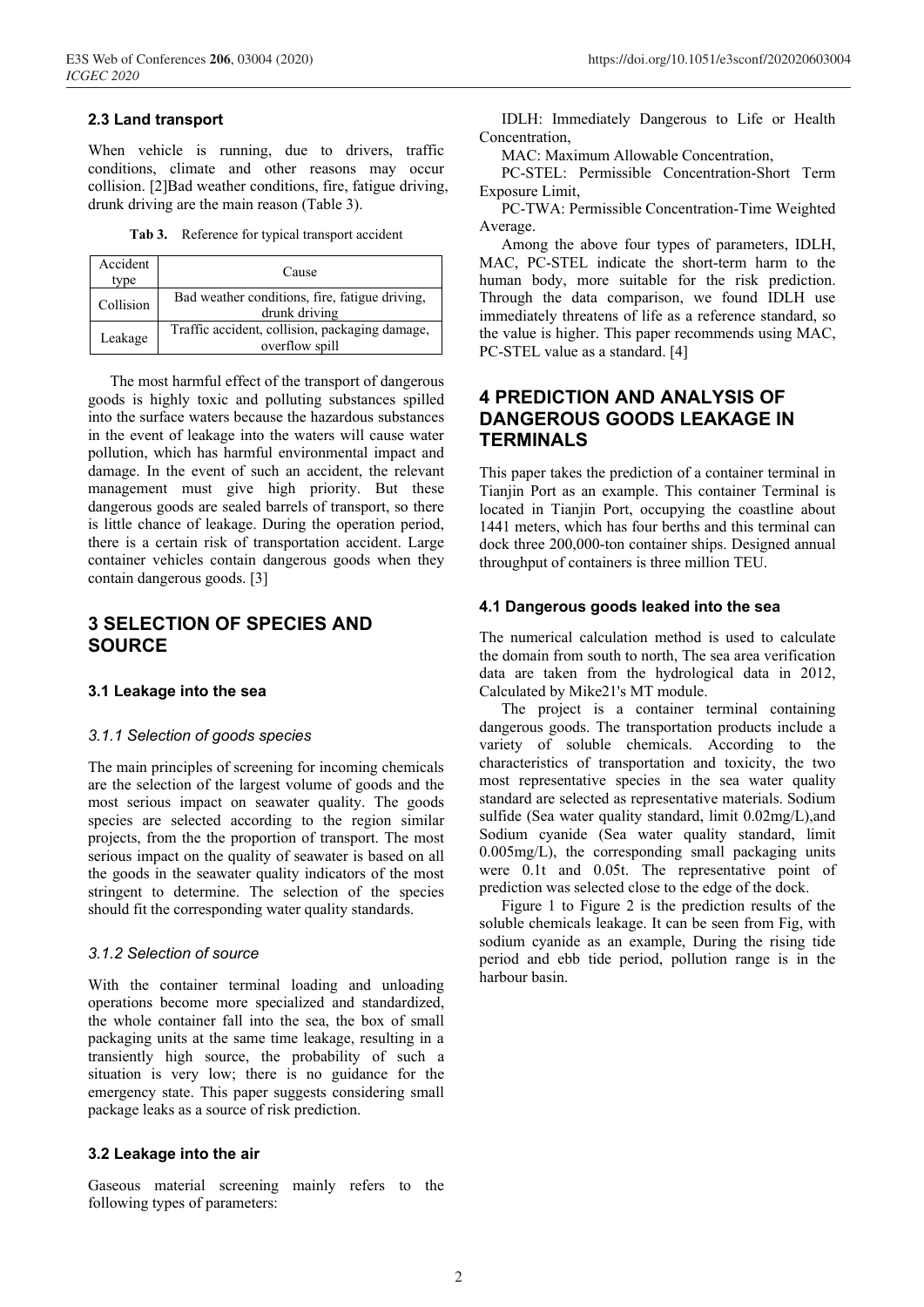

**Fig 1.** Pollution range of Sodium cyanide leakage near port



**Fig 2.** Pollution range of sodium sulfide leakage near port

#### **4.2 Gaseous dangerous goods leaked**

In order to predict the pollution extent of the volatile goods, chlorine was selected as the representative factor

of gaseous substances, which was screened according to the physical and chemical properties and toxicity.[5]

According to the packaging type of liquid chlorine, the packaging density can not be higher than 1.25kg/L, use 400L (500kg) cylinder packaging.

The average temperature of Tianjin area in July is 27℃. The tank liquid temperature is higher than room temperature about 2~3 °C, this calculation use 30 °C, at this temperature, liquid chlorine cylinder pressure is generally 35.6MPa. liquid chlorine leakage using the following formula:

$$
Q_{LG} = C_d A \sqrt{2 \rho_m (P - P_C)} \tag{1}
$$

Where:

QLG - two-phase flow leakage rate, kg/s;

Cd - two-phase flow leakage coefficient, 0.8;

A - gap area,  $m^2$ ;

P - operating pressure or container pressure, Pa;

PC - critical pressure, Pa, 0.55;

ρm - the average density of the two-phase mixture, kg / m<sup>3</sup>, calculated by the following formula,  $\rho$ m = 28.23  $kg/m^3$ :

ρm - the average density of the two-phase mixture, kg / m<sup>3</sup>, calculated by the following formula,  $\rho$ m = 28.23  $kg/m^3$ :

$$
\rho_m = \frac{1}{\frac{F_V}{\rho_1} + \frac{1 - F_V}{\rho_2}}
$$
\n(2)

Where:

 $p1$  - vapor density of liquid evaporation, kg / m<sup>3</sup>, 3.17;  $p2$  - liquid density, kg / m<sup>3</sup>, 1250;

FV - the proportion of evaporated liquid to the total amount of liquid, calculated from the following formula  $FV = 0.11$ .

$$
F_V = \frac{C_p(T_{LG} - T_C)}{H}
$$
\n(3)

Where:

Cp - constant specific heat of two-phase mixture, J /  $(kg \cdot K), 0.476;$ 

TLG - the temperature of the two-phase mixture, 303.15;

TC - the boiling point of the liquid at critical pressure, 238.55;

H - liquid gasification heat,  $J / kg$ , 280.

In general, the leakage of the liquid chlorine cylinder is small, under normal circumstances, only from the interface cracks. [6]In this case, the leakage pore size is generally less than 1cm. In the case of taken 1cm to consider, the source of leakage are listed in the table below.

**Tab 4.** Source of leakage

| Accident type    | Leakage rate<br>g/s | Duration<br>$\overline{\mathbf{s}}$ |
|------------------|---------------------|-------------------------------------|
| Interface cracks | 18 89               | 26473                               |

IDLH of chlorine was 88mg/m<sup>3</sup>; MAC was 1mg/m<sup>3</sup>. LC50 value (rat inhalation) is  $850$ mg/m<sup>3</sup>.